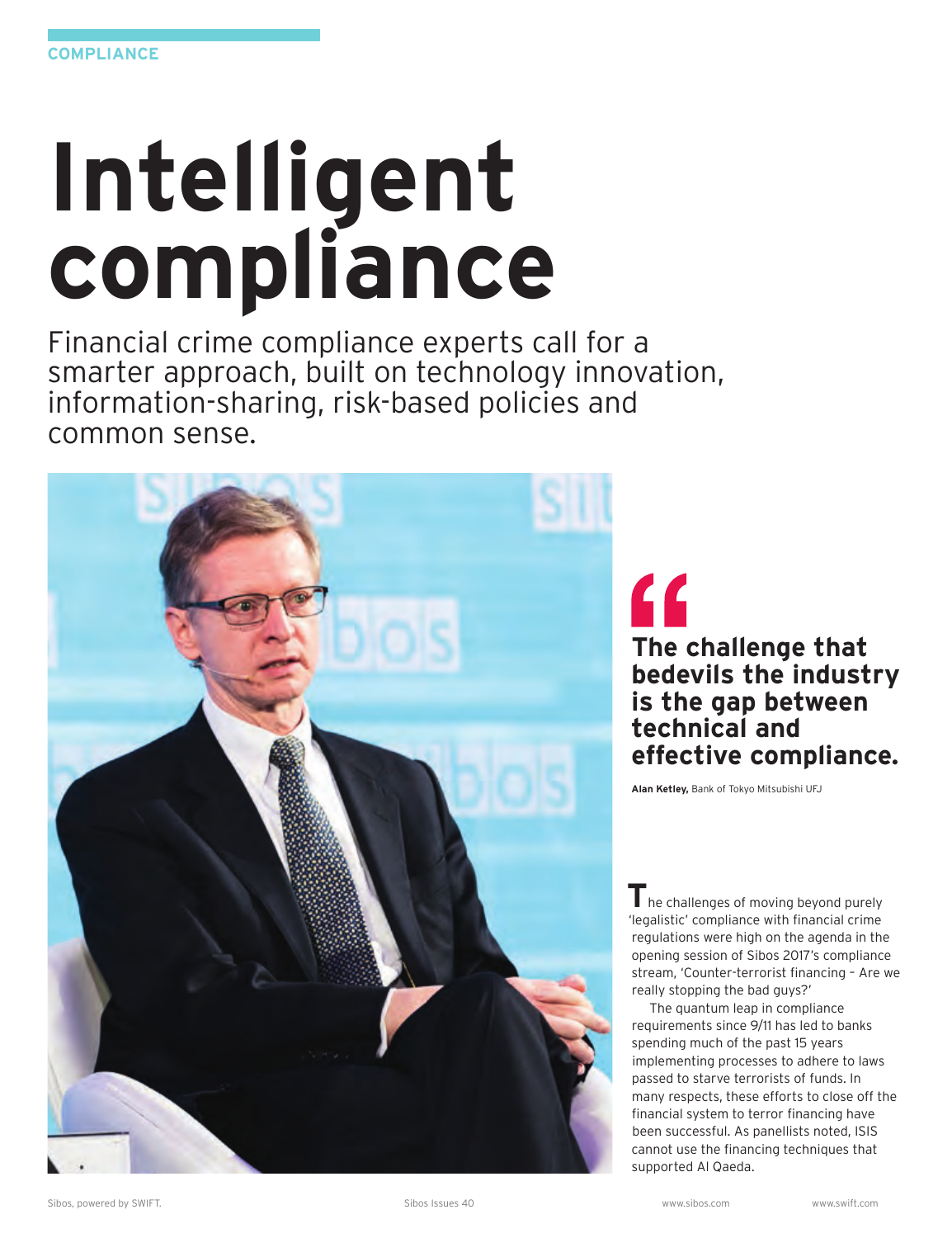

The increased incidence of lone wolf attacks, funded by small sums, channelled via legitimate means such as student loans, reflect the increased difficulties facing terrorist organisations, but also represent a new challenge to banks, regulators and law enforcement agencies.

"From a public policy perspective, the greatest utility is in understanding the use of the financial system in the formative steps of a lone-wolf attack. There is more value in building up intelligence on suspects, than refusing to permit a \$30 van rental," said Mark Gem, head of compliance at Clearstream and chair of the International Securities Services Association's financial crime principles working group.

## **Measurable objectives**

But the emergence of new threats – including cyber-security attacks by state actors – underlines the reality that success is temporary but the need to improve

defences permanent. Moreover, whilst responding to new modus operandi, banks are under pressure to improve both the cost-efficiency and effectiveness of their compliance efforts.

"The challenge that bedevils the industry is the gap between technical and effective compliance. Banks can execute perfectly on well-written policies and procedures. But if they're looking in the wrong place, they're not being very effective," observed Alan Ketley, managing director for anti-money laundering (AML) strategy at Bank of Tokyo Mitsubishi UFJ.

In a field where success is hard to define other than as the absence of failure, should we change our KPIs, asked moderator Kavita Maharaj. "How do you assess in real-time activities that are likely to look strange with the benefit of hindsight? In sales, I had a sales quota. In compliance, we report. US and European banks file two million suspicious activity reports every year, but Europol estimates that

# " **Banks are using sophisticated analytics to tune their models for matching purposes.**

**Vikas Agarwal,** PwC

10-12% of those from European banks are progressed," said Ketley.

This core challenge threaded through a varied two-day programme. For an industry in which measurable results are essential, the difficulties of calculating a return on investment in compliance staff and technologies are frustrating. This problem is all the more acute when those investments run collectively into billions, with little prospect of a reduction.

But while cost is a factor, effectiveness of compliance efforts was always front of mind for panellists. Thus, measurable objectives, improved skillsets, new technologies, risk-based strategies and increased information-sharing were common themes across all sessions.

## **Divergent signals**

Speakers recognised that a shift to a more targeted, risk-based approach to financial crime compliance demanded greater information-sharing between banks, regulators and law enforcement agencies.

In 'The future of financial intelligence sharing', panellists discussed the potential offered by an emerging form of publicprivate sector collaboration: financial information-sharing partnerships (FISPs). First developed in the UK, six FISPs are now in operation (Australia, Canada, Hong Kong, Singapore, US and UK), with most G20 countries planning to follow suit, according to Nick Maxwell, head of the Future of Intelligence Sharing Programme at the Royal United Services Institute.

Essentially voluntary forums, FISPs facilitate increased dialogue and information-sharing between major banks, regulators and law enforcement agencies, to deepen collective understanding of current and emerging threats, albeit with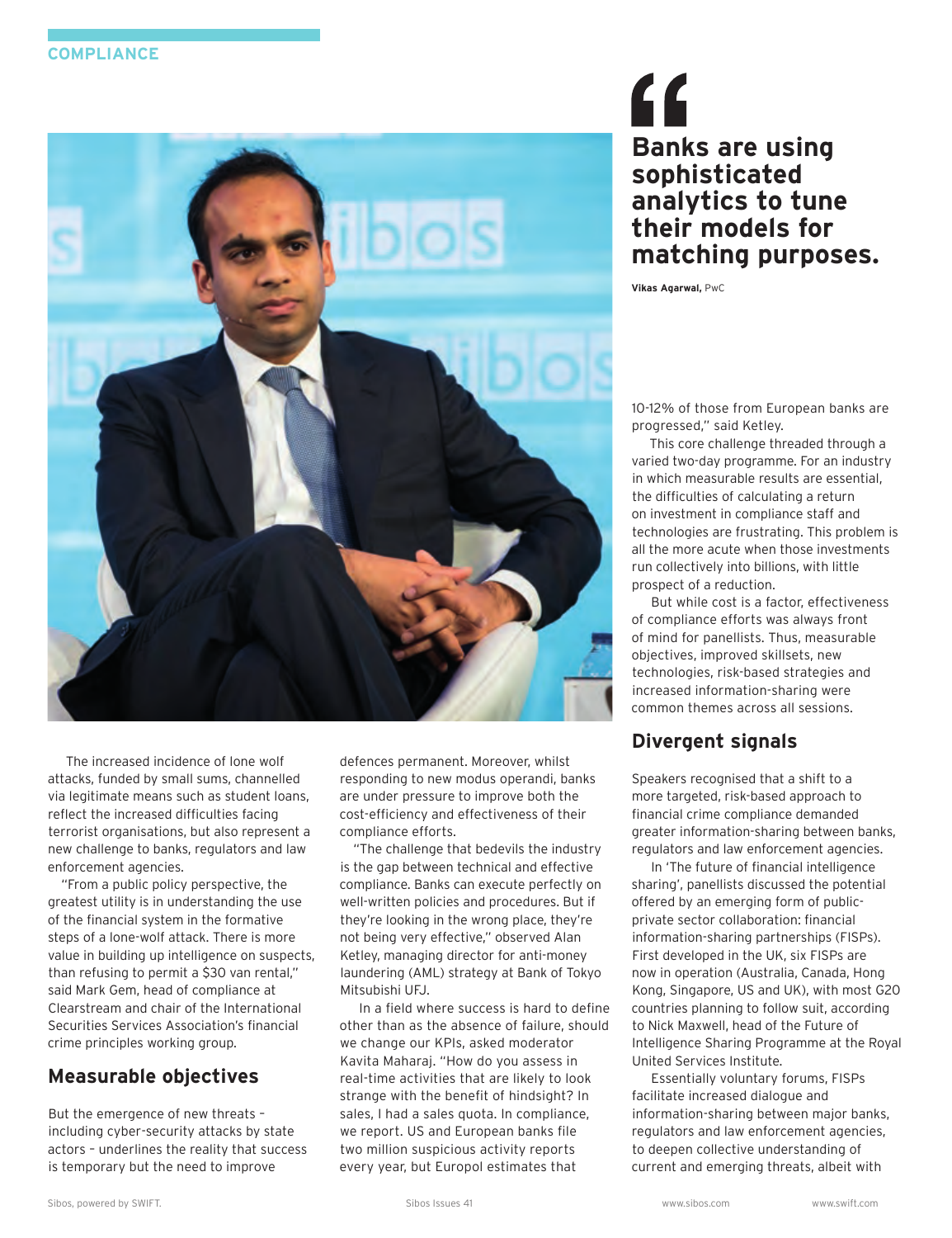their precise terms defined by national legal frameworks. While asserting the scope for FISPs to help banks better tailor their efforts, Maxwell identified five priorities for their sustained development: leadership and trust; legislative clarity; governance; technological and analytical capability; and adaption and evolution.

Maxwell placed particular emphasis on the importance of political will, both in terms of resources and legislation. "With the introduction of the new European General Data Protection Regulation – which has extra-territorial implications – regulated entities are being given divergent signals by policy makers," he said. "We should not incentivise data protection without a conscious understanding of how it will affect the financial crime regime."

While other panellists raised similar concerns over the difficulties raised by data protection regimes, Clearstream's Gem noted that Europe's Fourth Anti-Money Laundering Directive represented a shift from a rulesbased to a risk-based approach.

#### **Risk-based approach**

In parallel with efforts to improve effectiveness, banks are looking for enhancements across process, people and technology to improve best practice. In 'Future trends in sanctions – can automation, artificial intelligence (AI) and outsourcing resolve inefficiencies?', Lorraine Lawlor, director of sanctions governance at Wells Fargo, called for process overhaul to reflect the complexity

**Sanctions compliance is turning more into an AML model. The two disciplines are merging.**

**Lorraine Lawlor,** Wells Fargo

and effort involved in screening against regularly updated sanctions lists from multiple governmental entities.

"We still need to be screening our transactions and customers, but I do think we need to rethink how we're doing this," she insisted. "I think sanctions compliance is turning more into an AML model. The two disciplines are merging. It's a due diligence issue: Do you know your customers, and what are the risks associated with them dealing with someone you don't want them to be dealing with? We need to have a truly risk-based approach rather than today's catch-all approach."

New technologies have potential to reduce current inefficiencies, according to Vikas Agarwal, principal in the financial services risk, regulatory and financial crime technology practice at PwC, citing three prime examples.

"First, banks are using sophisticated analytics to tune their models for matching purposes; second, they are using machine learning to improve data quality, by learning from mistakes at the front end, as well as enhancing matching in foreign languages by taking a less linear approach; third, we see more automation of the research inherent in the due diligence process," he said. "This doesn't replace staff, but increases the speed of decision making."

But AI take-up may be slow until both regulators and the industry are more familiar with it. In a poll, more than four in ten of the session audience said complexity and expertise issues would prevent their use of new technologies in compliance, while panellists flagged concerns over model validation by regulators.

Lawlor said the US Office of Foreign Assets Control did not take a prescriptive approach to the methods used to comply with sanctions policy, but nevertheless recommended that technology should maintain a supporting role. "I can see